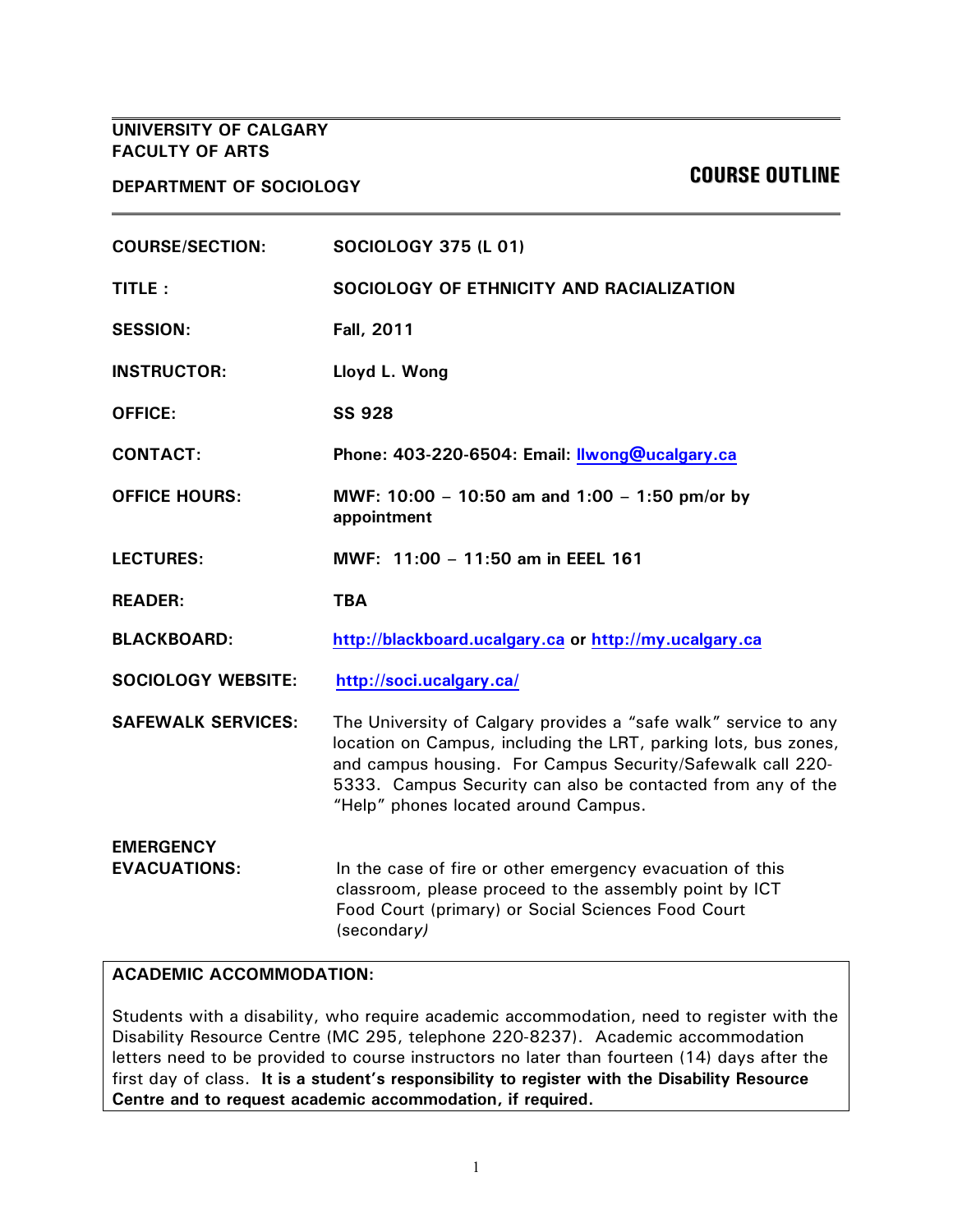#### **REQUIRED TEXTS:**

- Marger, M. (2012). Race and Ethnic Relations: American and Global Perspectives (9<sup>th</sup>) Edition). Belmont, CA: Wadsworth Thomson.
- Satzewich, V. and Wong, L. (Eds.) (2006). Transnational Identities and Practices in Canada. Vancouver: UBC Press.

### **COURSE DESCRIPTION**:

This course is an introduction to ethnicity, 'race', ethnic and 'race' relations, racialization and ethnic nationalism. The major theories of ethnicity, 'race', nationalism, ethnic & racial inequality, and transnationalism will be examined and then applied to some contemporary situations and case studies using primarily a global and cross-national comparative approach.

We will also examine the impact of postindustrialism, postmodernism and globalization on international migration, ethnic and racial conflict, racism, ethnic nationalism and decolonization. The major focus in the first part of the course is on the theories themselves. This is followed by an examination of 'race' and ethnicity in the United States and in some selected countries throughout the world. The concept of ethnicity will also be discussed with respect to not only nation states but also to transnational and diasporic communities in an era of globalization with changing conceptions of citizenship and identity.

The class format involves primarily lectures. There will be occasional class discussions and DVD/video presentations to discuss and illustrate specific cases or issues. The major goal of this course is the reading and understanding of a sociological literature on ethnicity and' race' in a global context. Students will be asked to demonstrate their understanding by writing two mid-term examinations, a final examination, and a movie review or a written critique.

# **COURSE REQUIREMENTS AND STUDENT EVALUATION:**

The final grade for this course will be based on two mid-term examinations, a final examination, and a movie review or a written critique.

#### **1. Mid-term Exams and the Final Examination**

The two mid-term examinations will be held in class on **Oct. 12th and Nov. 9th** and they are each worth 20 and 25% of the course grade respectively. The final examination, worth 30% of the course grade, will be scheduled by the Registrar's office and it will occur between **December 12th - 21st .** These exams will consist of multiple-choice questions and some true/false questions. They are not cumulative with respect to course content.

#### *Deferrals:*

If at all possible you must provide advance notice to the instructor if you are unable to take a test or pass in an assignment or essay on time. All requests for deferral of a course component due to health reasons must be accompanied by written documentation as outlined in the University Calendar and should be obtained while the student has the physical or emotional problem rather than after recovery. Deferrals will be allowed in the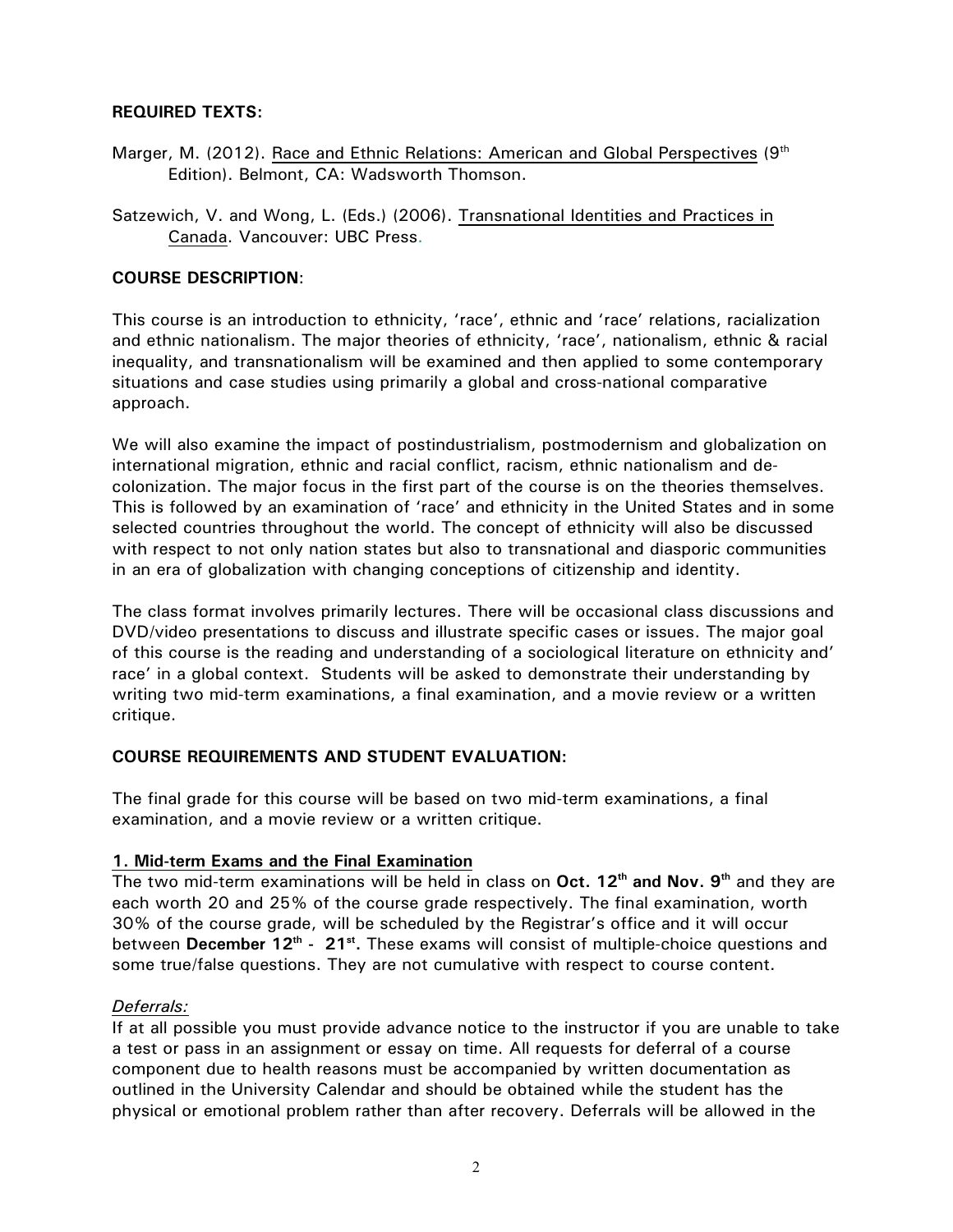following circumstances: illness, domestic affliction or religious conviction. Travel arrangements and misreading of the syllabus are not valid reasons for requesting a deferral. Deferrals will not be granted if it is determined that just cause is not shown by the student.

If you have missed a test for a legitimate reason, the instructor can require you to write a "make up" test as close in time to the original test as possible or can choose to transfer the percentage weight to another course component. If the instructor schedules a "make up" test for you, its date and location will be at the convenience of the Sociology Department.

Please note that requests to defer a final examination or to defer term work past the end of a term go through the Undergraduate Programs Office (UPO) and must be processed by the deadlines that are established in the U of C Calendar. You can find the forms you need online:

# *Deferred Final Exam Form:*

Please note that requests to defer a Registrar-scheduled final exam are dealt with through the Registrar's Office. Further information about deadlines, and where paperwork should be taken, is available on the form, which can be found at:

http://ucalgary.ca/registrar/files/registrar/APP%20FOR%20DF%20EXAM\_0.pdf

# **2. Movie Review – Crash – if selected**

The movie review on *Crash* is due on **Nov. 2nd, 2011** and it is worth 25% of the course grade. More discussion and detail on this review will occur in class. If you anticipate having difficulty meeting this deadline please contact me well in advance. If an extension has not been granted the late penalty is a deduction of 10%, from the mark you earn on your review, per day it is late.

# **3. Written Critique – Transnationalism Chapter – if selected**

The written critique is due on **December 9th, 2011,** and it is worth 25% of the course grade. More discussion and detail on the critique will occur in class. If you anticipate having difficulty meeting this deadline please contact me well in advance. If an extension has not been granted the late penalty is a deduction of 10%, from the mark you earn on your critique, per day it is late.

# *Deferred Term Work Form:*

Deferral of term work past the end of a term also requires a form to be filled out. It's available at http://www.ucalgary.ca/registrar/files/registrar/defTW.pdf Once an extension date has been agreed between instructor and student, the form should be taken to the Faculty of Arts Program Information Centre (SS 110) for approval by an Associate Dean (Students).

*Ethics Research:* Students are advised that any research with human subjects--including any interviewing (even with friends and family), opinion polling, or unobtrusive observation- -must have the approval of the Departmental Ethics Committee. In completing course requirements, students must not undertake any human subjects research without discussing their plans with the instructor, to determine if ethics approval is required.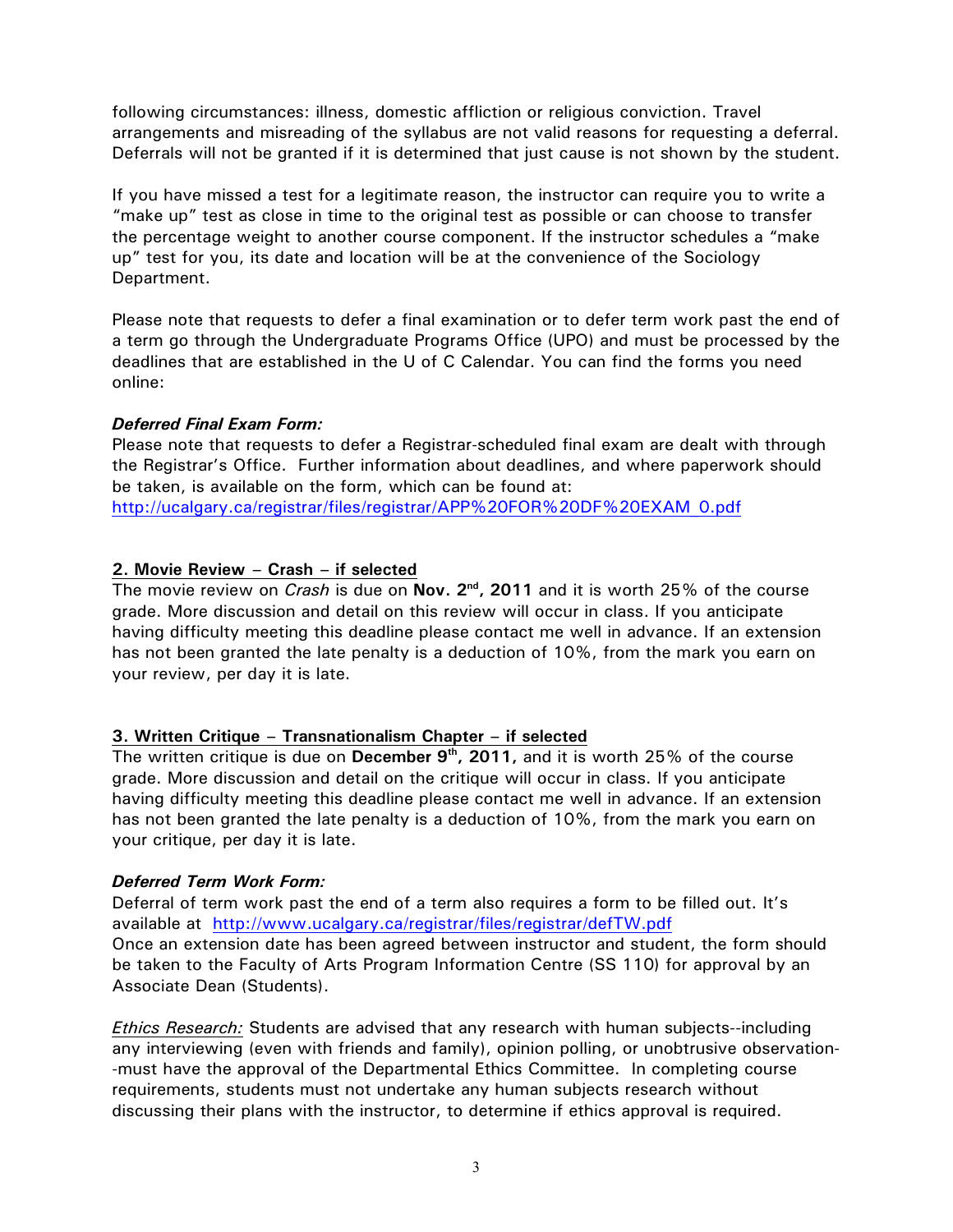# **3. Breakdown, Weight, and Due Date of Student Evaluation**

| Mid-term Exam #1                           | Weight<br>20% | Due Date<br>Oct. 12   |
|--------------------------------------------|---------------|-----------------------|
| Crash Review or<br><b>Written Critique</b> | 25%           | Nov. 02 or<br>Dec. 09 |
| Mid-term Exam #2                           | 25%           | Nov. 09               |
| <b>Final Examination</b><br>Total          | 30%<br>100%   | tba                   |

#### **4. Letter Grade Assignment**

| $95-100 = A +$  | $67 - 71 = C +$ |
|-----------------|-----------------|
| $90 - 94 = A$   | $63 - 66 = C$   |
| $85 - 89 = A$   | $59 - 62 = C$   |
| $80 - 84 = B +$ | $54 - 58 = D +$ |
| $76 - 79 = B$   | $50 - 53 = D$   |
| $172 - 75 = B$  | $00 - 49 = F$   |

**Academic Misconduct:** Plagiarism, cheating and other academic misconduct are regarded as serious academic offences. Students are advised to consult the University Calendar which presents a Statement of Intellectual Honesty and definitions and penalties associated with cheating, plagiarism, and other academic misconduct.

**The Freedom of Information and Protection of Privacy (FOIP)** legislation disallows the practice of having students retrieve assignments from a public place, e.g., outside an instructor's office or the Department main office. Term assignments must be returned to students individually, during class, or during the instructor's office hours; if a student is unable to pick up her/his assignment s/he may provide the instructor with a stamped, selfaddressed envelope to be used for the return of the assignment.

#### **Handing in Papers Outside of Class, Return of Final Papers, and Release of Final Grades**

- 1. When students are unable to submit papers at class, they should make arrangements to hand in their papers directly to the instructor or teaching assistant rather than at the Sociology Department main office.
- 2. Final papers will not be returned through the Sociology Department main office. The Freedom of Information and Protection of Privacy (FOIP) legislation disallows the practice of having students retrieve assignments from a public place, (i.e., outside an instructor's office, the department office, etc.). Students who want their final papers returned by mail must attach a stamped, self-addressed envelope with the paper. Otherwise final papers will only be available for pick-up during the instructor's office hours at the end of this term or the beginning of the next term.
- 3. Final grades are not posted by the Sociology department. They are only available online.